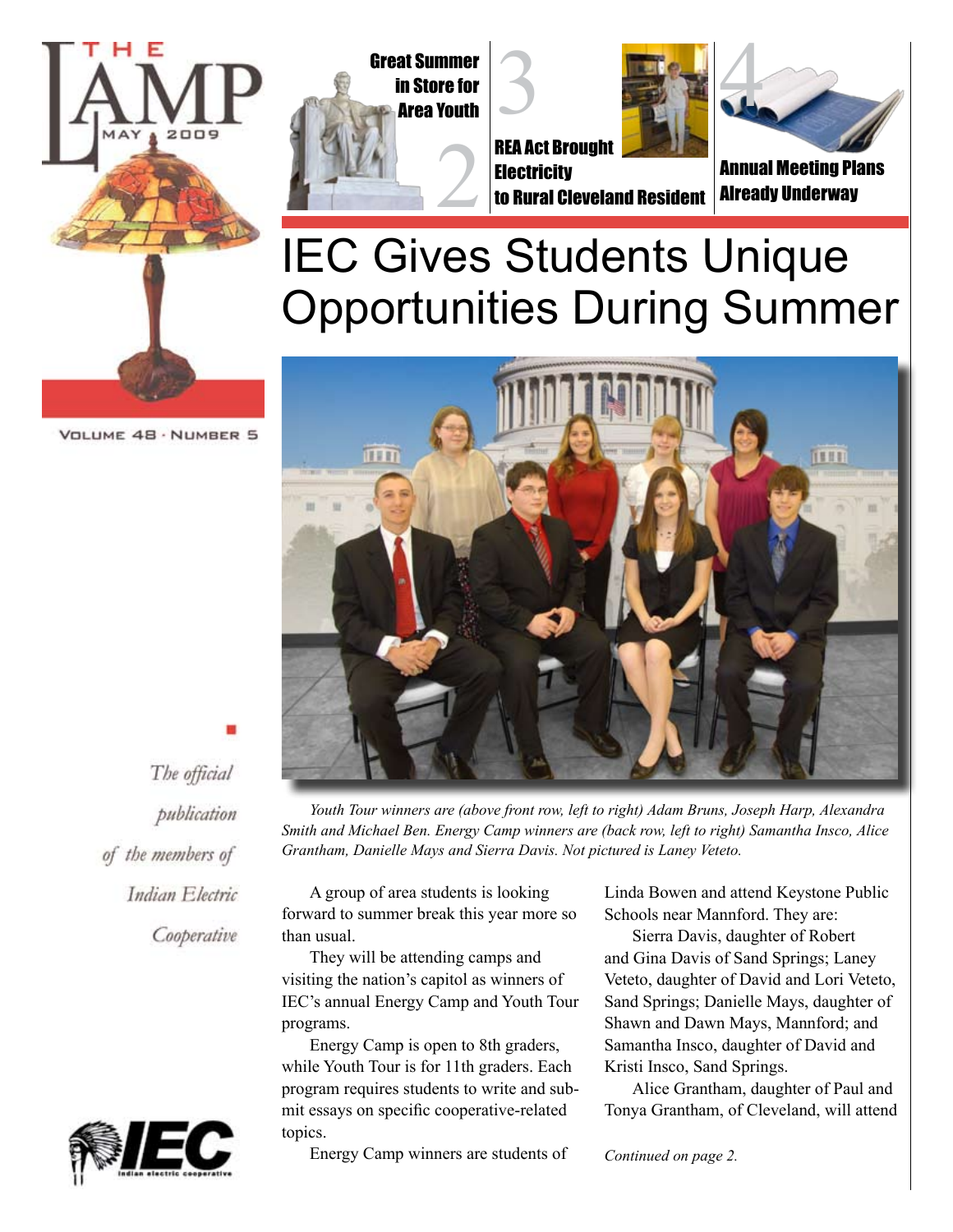### **Co-op Youth Opportunities...**

*Continued from page 1.*

Energy Camp as an ambassador. She attends Cleveland Middle School.

The students were asked to write a 100 to 300 word essay on "What is an Electric Cooperative and How have Electric Cooperatives Changed America?" They could write the essays as individual students or twomember teams.

Energy Camp is May 26 to 29 at Camp Canyon near Hinton.

Representing IEC on Youth Tour to Washington D.C. are Alexandra Smith, Jennings, and Joseph Harp, Ralston.

Alexandra is the daughter of Verlin and Gail Smith, and is a student of Julie Childers at Oilton High School.

Joseph is the son of Teresa Harp, and is a student of Heather Bledsoe at Woodland High School.

Alexandra plays softball and basketball, is vice-president of the Oilton FFA, where she shows goats, is active in the Too Much To Loose leadership program. She is vice-president of the Oilton High School Student Council also. Alexandra is on the school's academic team and is a former Special Olympics volunteer.

She attends the Oilton Free Will Baptist Church where she is active in the youth group and volunteers in the church nursery.

Her plans are to attend Oklahoma State University and become a pediatrician.

Joseph serves on the Woodland High School Student Council, and prom committee, is listed in Who's Who Among Outstanding Students, and has been selected to represent Woodland's Student Council at state convention.

He also participates in Oklahoma State University's Upward Bound college preparatory program.

Following graduation, Joseph plans to attend OSU and earn a degree in engineering.

Youth Tour is June 12 through June 18. Winners of the Cooperative Youth Leadership Camp, Michael Ben and Adam Bruns, will attend the camp in Glen Eden, CO. near Steamboat Springs.

Michael is the son of Michael and Lisa Ben of Fairfax. He is also a student of Woodland High School's Heather Bledsoe.

He is an athlete participating in football, baseball, basketball and track. A member of the National Honor Society, he is vice-president of his junior class, has been nominated to attend the Oklahoma School of Science and Mathematics, and will be attending the American Legion Boys State

this summer. He has also been selected as a Who's Who American Scholar.

Michael plans to attend college and become a dentist.

Adam is the son of Vic and Jeanne Bruns. He attends Pawnee High School and is a student of Myra McCurry.

He is president of the junior class, is a member of Future Career and Community Leaders of America, Peacemakers, and Beta Club. He is listed on the Superintendent's Honor Roll, and is on the football, basketball and baseball teams. He attends the First Baptist Church of Pawnee.

He plans to attend college following high school.

The leadership camp is June 11 through June 17.

### IEC offices will be closed Monday, May 25 in recognition of Memorial Day.

Please call (918) 358-2514 or 1-800-482-2750 to report an interruption in your electric service or a safety hazard.

#### **INDIAN ELECTRIC COOPERATIVE, INC.**

**Office Hours** 7:30 a.m. - 4:00 p.m. (Monday - Friday) (918) 358-2514 www.iecok.com

**To Report an Outage** (918) 358-2514 or 1-800-482-2750

**To Report Meter Readings** (918) 295-9520

#### **Board of Trustees**

| <b>Greg Fielding, President</b>        | District 4        |
|----------------------------------------|-------------------|
| Wanda Foster, Vice-President           | District 5        |
| Berry Keeler, Sec.-Treas.              | District 1        |
| Loris Peckenpaugh - Ass't. Sec.-Treas. | District 3        |
| <b>Robert Burk</b>                     | District 6        |
| <b>Mike Spradling</b>                  | <b>District 7</b> |
| <b>Bill Boone</b>                      | District 8        |
| <b>Jim Hadlock</b>                     | <b>District 2</b> |

Jack Clinkscale, General Manager Kay Rabbitt-Brower, Editor

The Lamp (USPS 942-940) is published monthly by Indian Electric Cooperative, Inc., P.O. Box 49, Highway 64 Southeast, Cleveland, Oklahoma 74020 for the interest of its membership. Subscription price was \$0.25 per month in 2008. Periodical postage paid at Cleveland, Oklahoma and additional mailing offices.

- Postmaster: Send address changes to The Lamp, P.O. Box 49, Cleveland, OK 74020.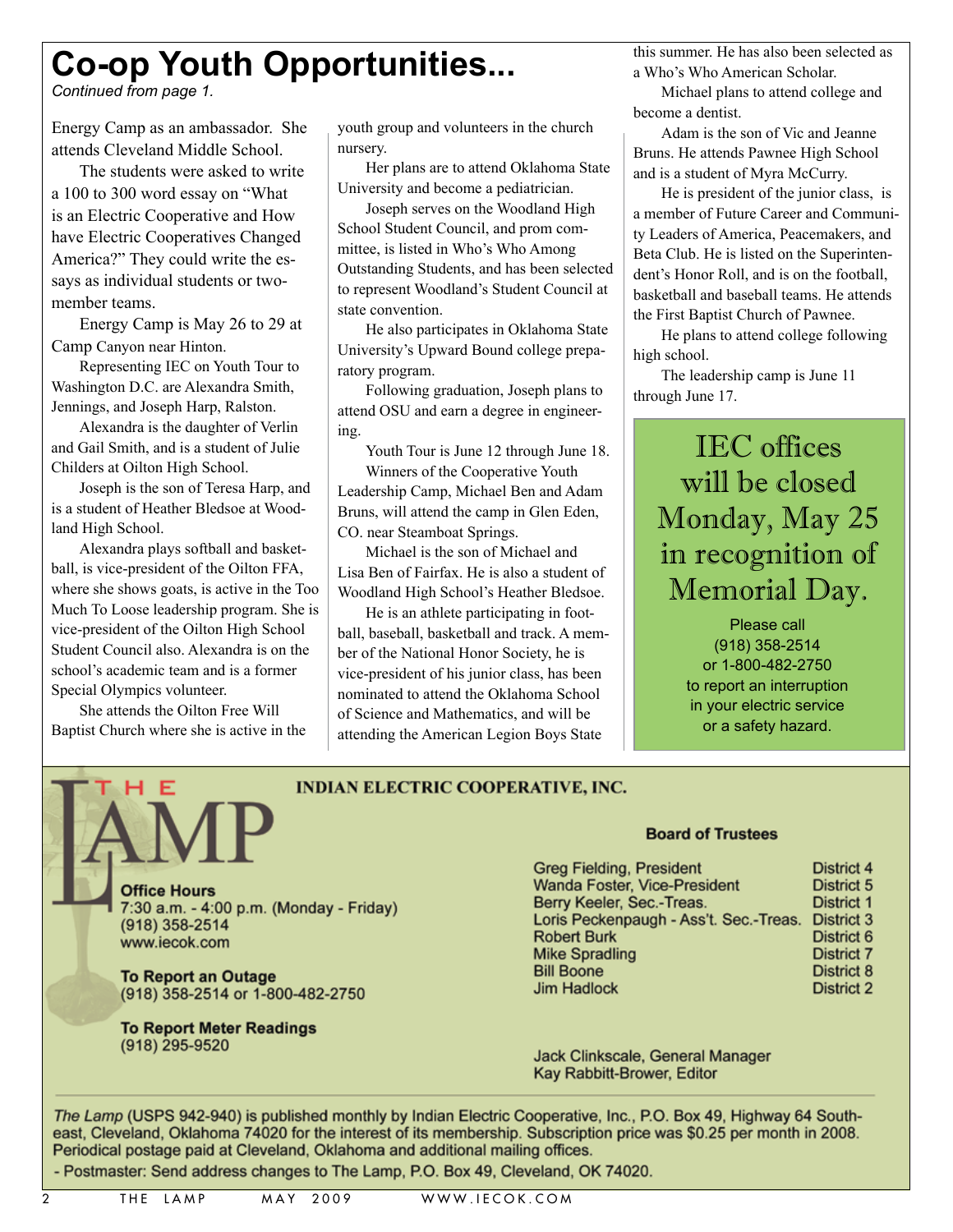## Electricity Makes Member's Birthday Bright, Memorable

May 11, 1935 wasn't a day of any significance to Donna Batson. But 13 years later, on her 23rd birthday, that day in May when President Franklin D. Roosevelt signed the Executive Order creating the Rural Electrification Administration (REA) had a profound effect on the life of her and her family.

Electricity came to the Batson home October 28, 1948, and changed the lives of Donna, her husband Oliver and their five children.

"That was something," she says, smiling. "Getting electricity on my birthday. That was real nice."

Donna and Oliver married in September 1941 and lived in a small wooden oil field house in the Dixie area near Cleveland.

"We lived there for about five months and then bought this 160 acres near the (Arkansas) river, next to his (Oliver's) parents," she explains, adding they moved the house with them when they moved to their new property.

"It was a small house," she says. "It was 24 feet by 36 feet and had six rooms. It had those old 2x2 walls," she laughs holding up her thumb and forefinger to demonstrate how small the boards were. "Boy, it was sure cold in the winter."

"I washed clothes on an old board and we used a kerosene lamp for light. And we used an old wood cook stove that he (Oliver) dug out of the ditch. His parents had thrown it out," she says.

The Batsons made their living like many folks did in the 1940s. "We were farmers," she says simply.

> "We raised hogs. We made cream from the milk of our cows using our separator, grew corn, and hay. Oliver then became a pipe fitter, and I had to take over the farm," she laughs. "Me and the five kids."

"You get up by lamp light and go to bed by lamp light. You didn't go to bed until the chores were done," is how she explains their daily life.

"I used that wood stove to make light bread. We both came from families that were heavy bread eaters, so I had to make a lot of bread," she explains.

> "I baked every other day," she says as she details the process of having to make the

dough, kneading it, letting it rise so she could make several loaves at a time.

By the mid- to late-1940s, electric cooperatives were springing up all across rural America following the creation

of President Roosevelt's REA. Although Indian Electric Cooperative was created in 1939, World War II delayed the building of power lines. Following the end of the war in 1945, the need for electric service in the rural areas grew dramatically as Americans resumed their lives.



*Donna Batson enjoys several electric appliances in her kitchen today.*

"We went and asked to have electricity brought out here. We paid our \$5 membership and told them we wanted electric service.

A man who worked for IEC came out and wired the house. We had already bought an electric range. And we had an electric washing machine."

Donna laughs as she remembers Oliver going in to town and bying a toaster. Through the years their purchases included electric mixers, a food processor, hot plate, slow cooker and a pressure cooker. "I don't think I could have raised my family without a pressure cooker," she says. But the appliances she says she appreciated the most were the electric water heater and submersible pump in the water well.

Of course, they bought lamps, TVs, and her children bought her an electric bread maker so she didn't have to make bread by hand anymore. Today Donna watches her favorite programs on a big screen TV, cooks on a glass-top electric range and enjoys a life easier than she could have imagined 60 years ago, even after IEC brought electricity to their home.

"Those of us who grew up in homes with electricity, have a hard time imagining what life was like for people like Donna," says IEC General Manager Jack Clinkscale. "I don't think we realize just how life-altering it was when co-ops brought electricity to the rural areas. It's good to be reminded how fortunate we are to live the type of life that allows us to take for granted something as precious as electricity."

*Her grandmother's wooden butter churn and an old glass kerosene lamp rest on a shelf in Donna's home as reminders of the life without electricity.*